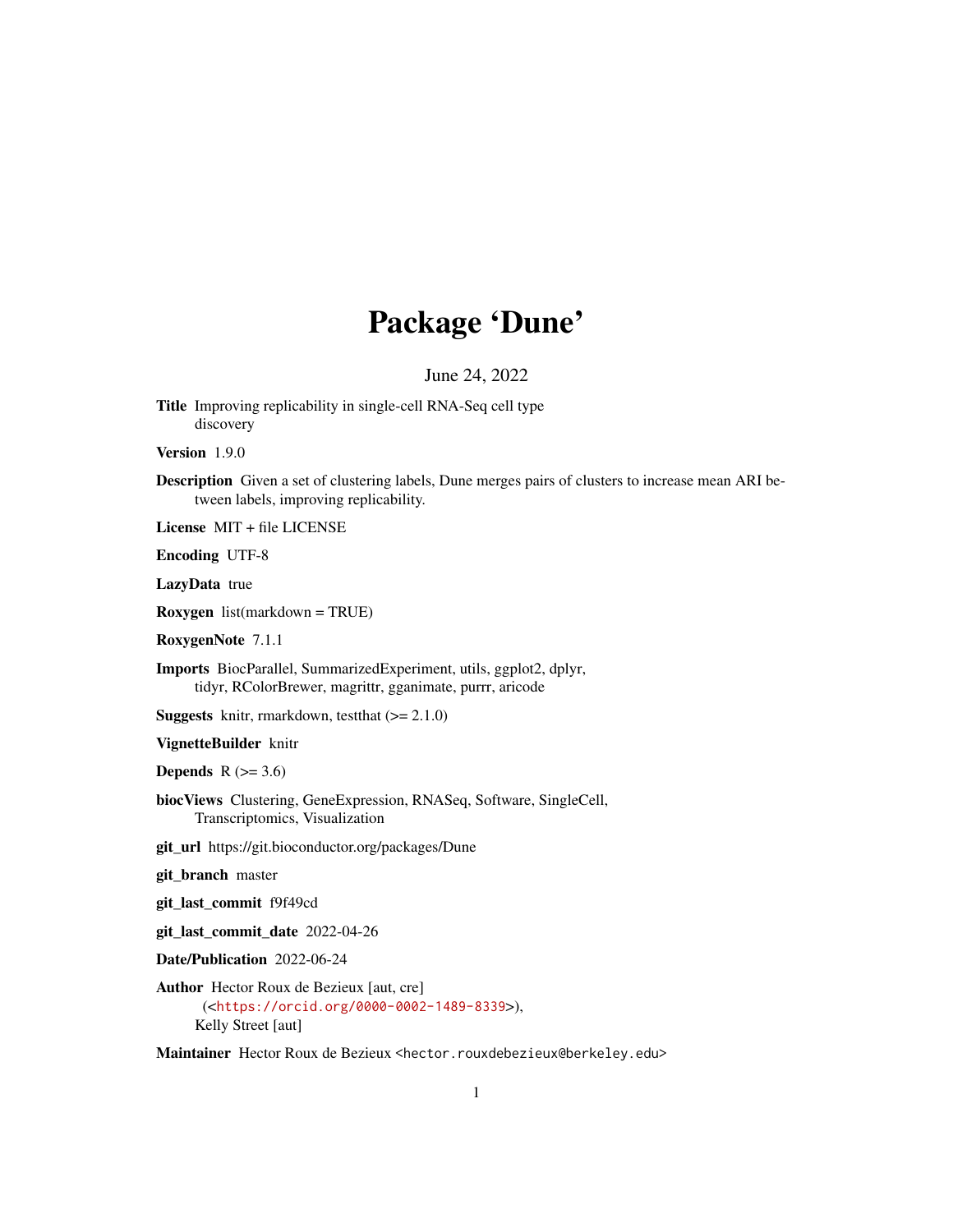# <span id="page-1-0"></span>R topics documented:

|       |             | -3             |
|-------|-------------|----------------|
|       |             | $\overline{4}$ |
|       |             | 5              |
|       |             | 5              |
|       |             | -6             |
|       |             | 7              |
|       |             | 7              |
|       |             | 9              |
|       |             |                |
|       |             |                |
|       | <b>NMIs</b> |                |
|       |             |                |
|       |             |                |
|       |             |                |
|       |             |                |
|       |             |                |
|       |             |                |
| Index |             | 17             |

.adjustedRandIndex *adjustedRandIndex*

# Description

adjustedRandIndex

# Usage

```
.adjustedRandIndex(tab)
```
# Arguments

tab The confusion matrix

# Value

The ARI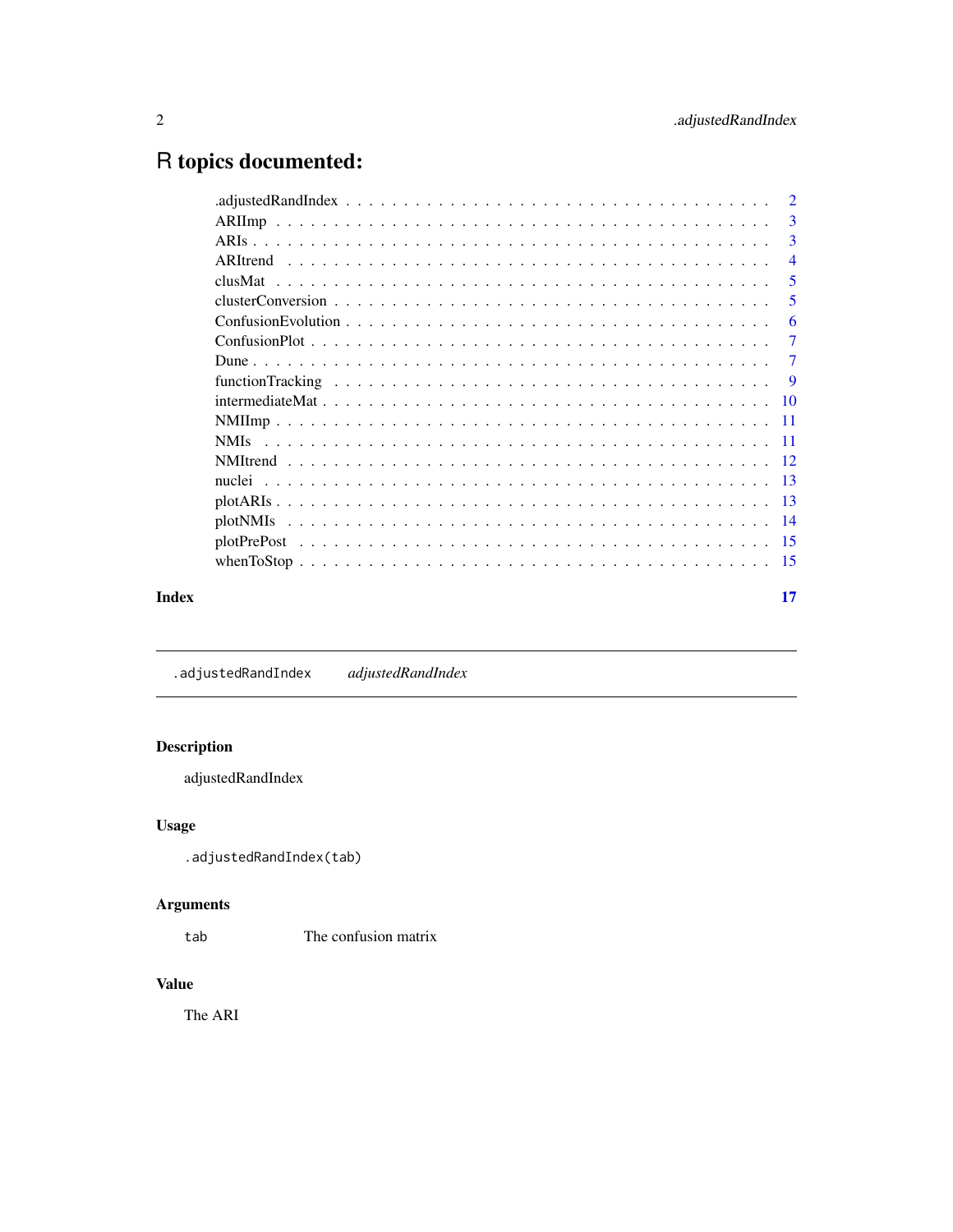<span id="page-2-0"></span>

Compute the ARI improvement over the ARI merging procedure

# Usage

```
ARIImp(merger, unclustered = NULL)
```
# Arguments

| merger      | the result from having run Dune on the dataset           |
|-------------|----------------------------------------------------------|
| unclustered | The value assigned to unclustered cells. Default to NULL |

#### Value

a vector with the mean ARI between methods at each merge

# See Also

ARItrend

# Examples

```
data("clusMat", package = "Dune")
merger <- Dune(clusMat = clusMat)
plot(0:nrow(merger$merges), ARIImp(merger))
```
ARIs *ARI Matrix*

# Description

ARI Matrix

# Usage

```
ARIs(clusMat, unclustered = NULL)
```

| clusMat     | The clustering matrix with a row per cell and a column per clustering label type |
|-------------|----------------------------------------------------------------------------------|
| unclustered | The value assigned to unclustered cells. Default to NULL                         |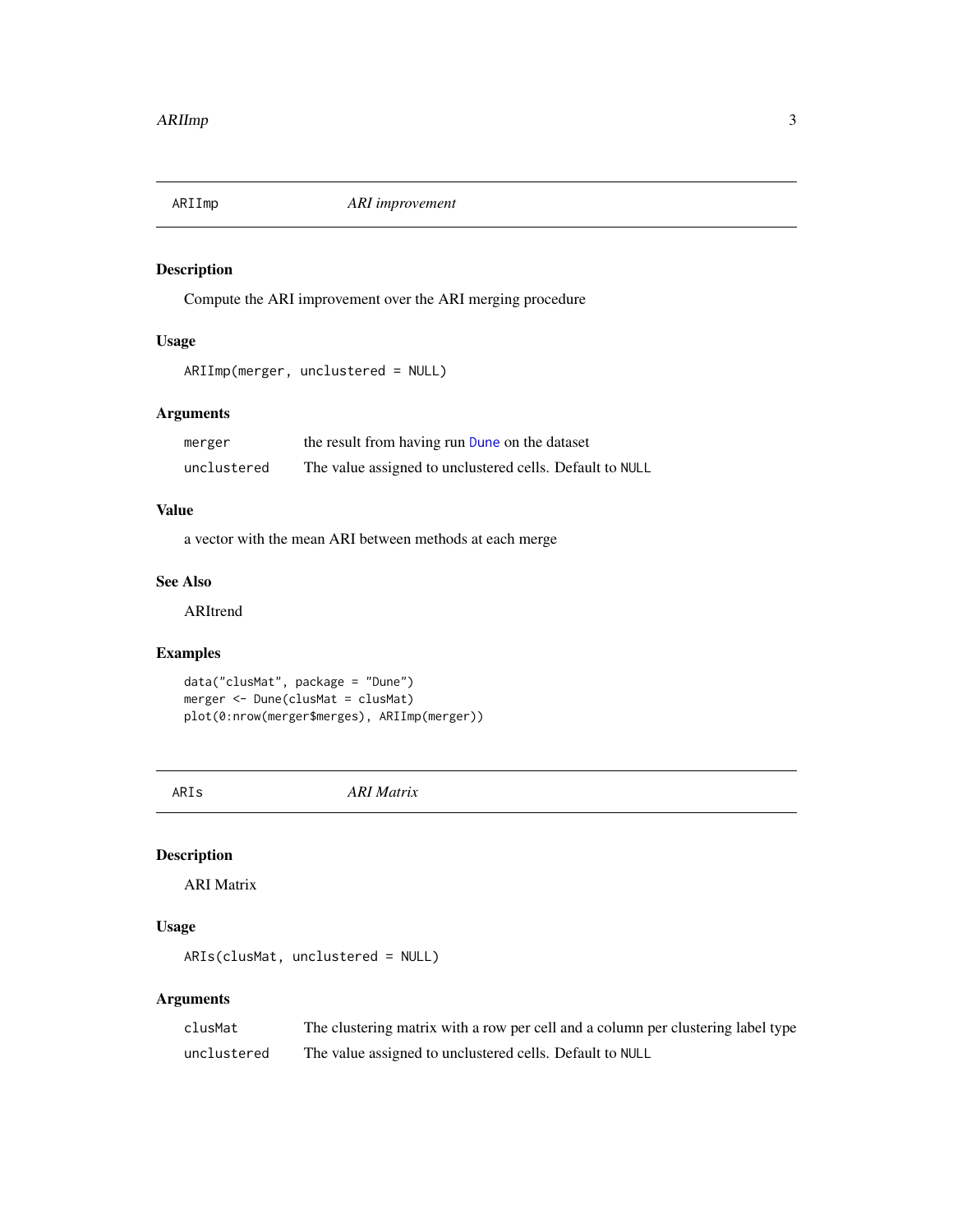# <span id="page-3-0"></span>Details

In the ARI matrix where each cell i,j is the adjusted Rand Index between columns i and j of the original clusMat. If unclustered is not NULL, the cells which have been assigned to the unclustered cluster will not be counted towards computing the ARI.

# Value

The ARI matrix

#### Examples

```
data("clusMat", package = "Dune")
ARIs(clusMat)
```
# ARItrend *ARI improvement plot*

# Description

A plot to see how ARI improves over merging

#### Usage

```
ARItrend(merger, unclustered = NULL)
```
# Arguments

| merger      | the result from having run Dune on the dataset           |
|-------------|----------------------------------------------------------|
| unclustered | The value assigned to unclustered cells. Default to NULL |

# Value

```
a ggplot object
```

```
data("clusMat", package = "Dune")
merger <- Dune(clusMat = clusMat)
ARItrend(merger)
```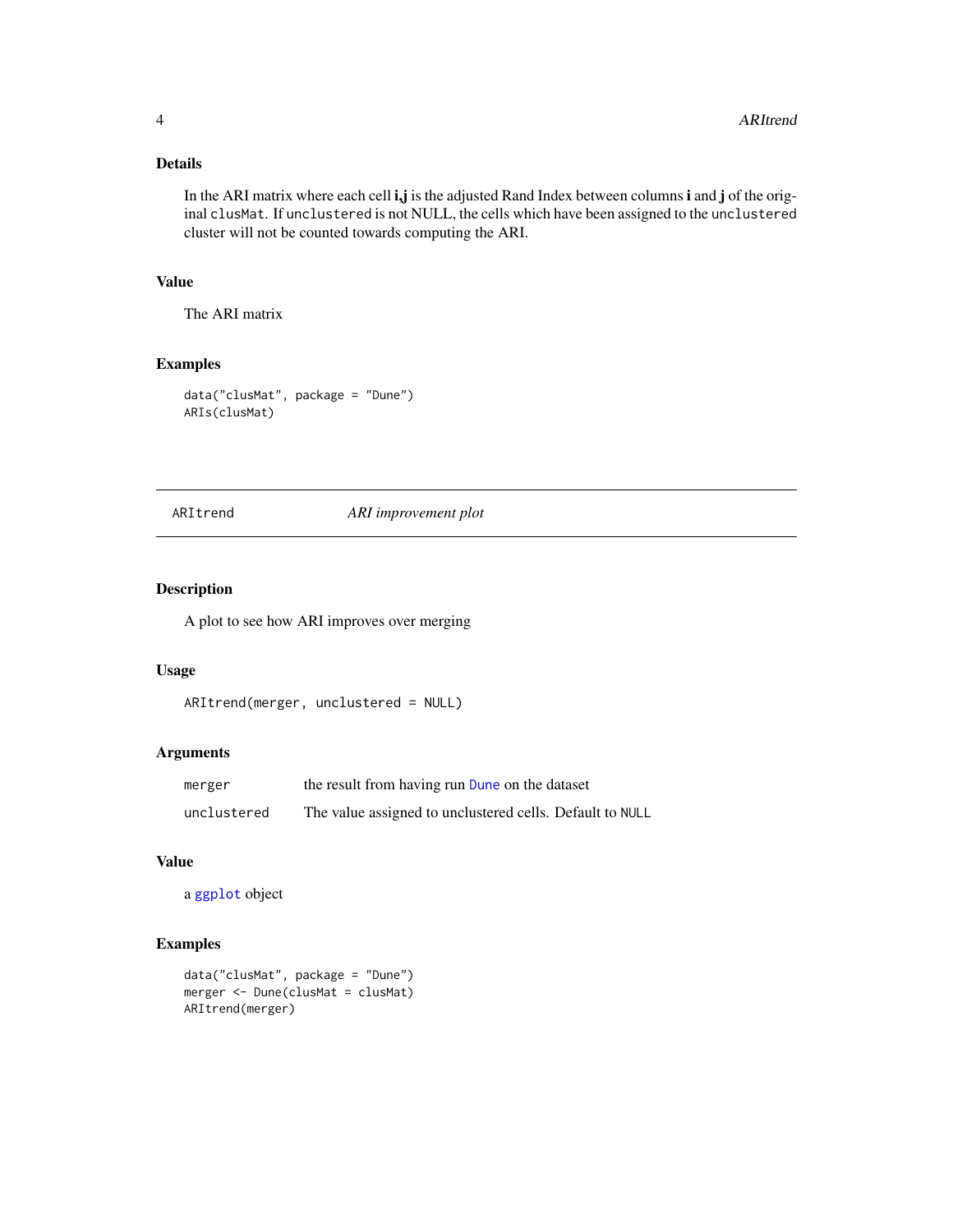<span id="page-4-0"></span>

A clustering matrix used to demonstrate the ari-merging process.

#### Usage

clusMat

# Format

An object of class matrix (inherits from array) with 100 rows and 5 columns.

#### Details

This matrix has 100 samples with 5 cluster labels. Cluster labels 2 trought 5 are modified versions of cluster label 1, where some clusters from label 1 where broken down into smaller clusters. It is just a toy dataset that can be re-generated with the code in https://github.com/HectorRDB/Pipeline\_Brain/blob/master/Sandbox/crea

clusterConversion *clusterConversion*

#### Description

Find the conversion between the old cluster and the final clusters

#### Usage

```
clusterConversion(merger, p = 1, average_n = NULL, n_steps = NULL)
```
#### Arguments

| merger    | the result from having run Dune on the dataset                                                                                                                           |
|-----------|--------------------------------------------------------------------------------------------------------------------------------------------------------------------------|
| p         | A value between 0 and 1. We stop when the metric used for merging has im-<br>proved by p of the final total improvement. Default to 1 (i.e running the full<br>merging). |
| average_n | Alternatively, you can specify the average number of clusters you want to have.                                                                                          |
| n_steps   | Finally, you can specify the number of merging steps to do before stopping.                                                                                              |

#### Details

If more than one of p,average\_n and n\_steps is specified, then the order of preference is n\_steps, then average\_n then p.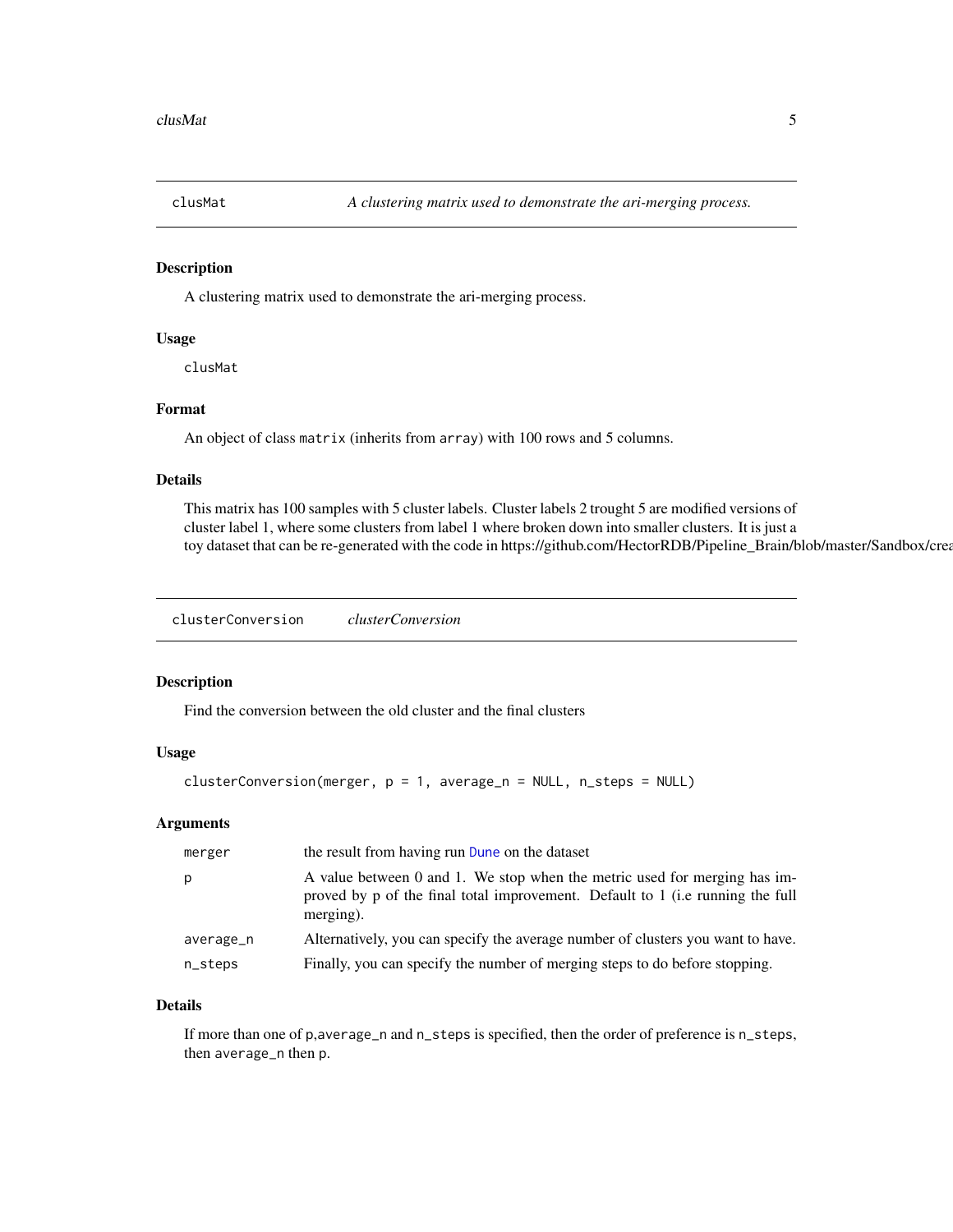#### <span id="page-5-0"></span>Value

A list containing a matrix per clustering method, with a column for the old labels and a column for the new labels.

#### Examples

```
data("clusMat", package = "Dune")
merger <- Dune(clusMat = clusMat)
clusterConversion(merger)[[2]]
```
ConfusionEvolution *Plot the evolution of the ConfusionPlot as merging happens*

#### Description

Animated version of [ConfusionPlot](#page-6-2)

#### Usage

```
ConfusionEvolution(merger, unclustered = NULL, x, y, state_length = 1)
```
#### Arguments

| merger       | the result from having run Dune on the dataset                       |
|--------------|----------------------------------------------------------------------|
| unclustered  | The value assigned to unclustered cells. Default to NULL             |
| X            | The name of the first cluster label to plot                          |
| V            | The name of the second cluster label to plot                         |
| state_length | Time between steps. Default to 1. See transition_states for details. |

# Details

See [ConfusionPlot](#page-6-2) and [animate](#page-0-0).

#### Value

a gganim object

```
## Not run:
 data("clusMat", package = "Dune")
 merger <- Dune(clusMat = clusMat)
 ConfusionEvolution(merger, x = "A", y = "B")## End(Not run)
```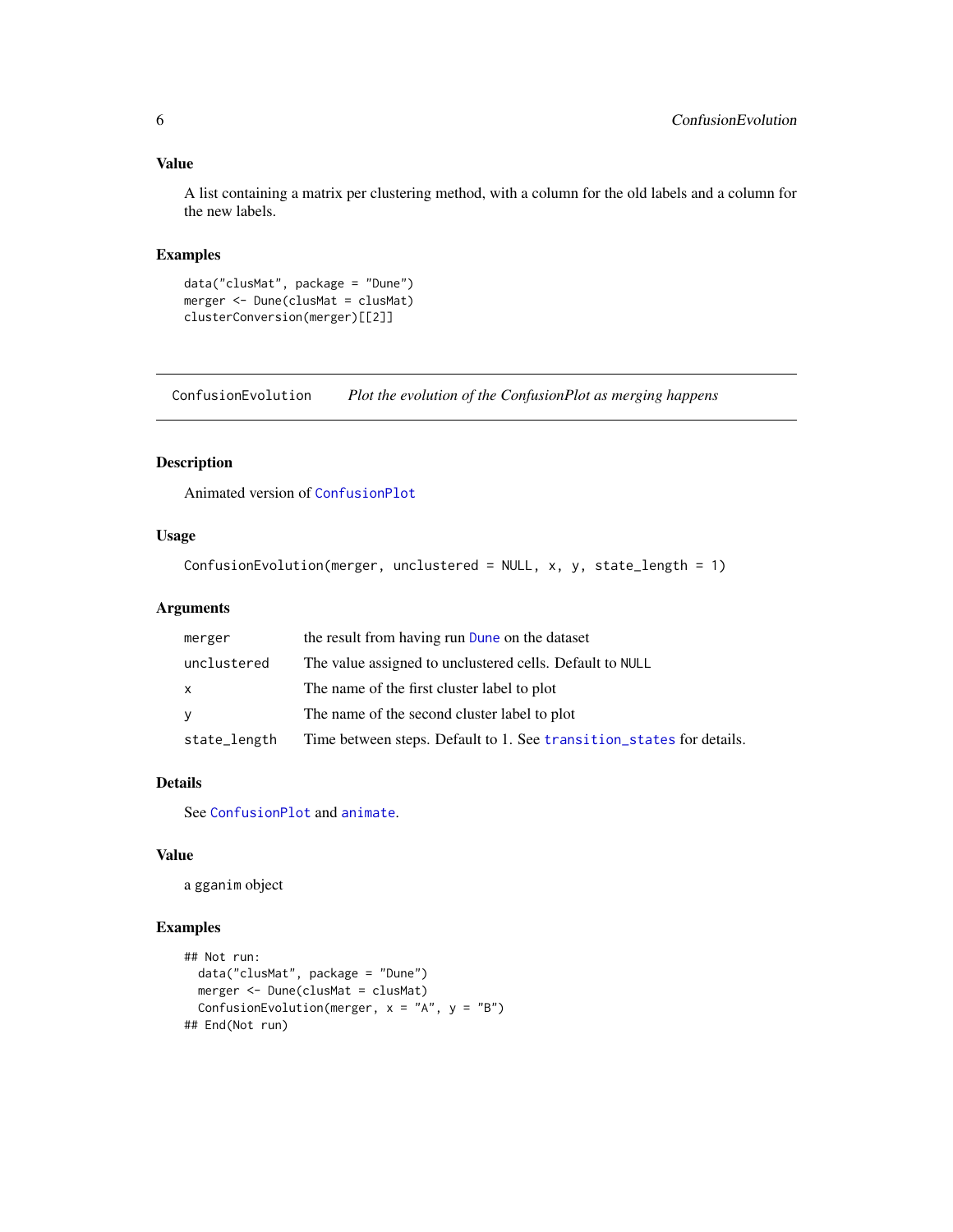<span id="page-6-2"></span><span id="page-6-0"></span>ConfusionPlot *Plot confusion matrix*

#### Description

A plot to visualize how alike two clustering labels are

#### Usage

 $ConfusionPlot(x, y = NULL)$ 

#### Arguments

| A vector of clustering labels or a matrix of clustering labels. See details. |
|------------------------------------------------------------------------------|
| Optional. Another vector of clustering labels                                |

# Value

a [ggplot](#page-0-0) object

#### Examples

```
data("nuclei", package = "Dune")
ConfusionPlot(nuclei[, c("SC3", "Monocle")])
```
<span id="page-6-1"></span>

Dune *Dune*

#### Description

Compute the Metric between every pair of clustering labels after merging every possible pair of clusters. Find the one that improves the Metric merging the most, merge the pair. Repeat until there is no improvement.

#### Usage

```
Dune(clusMat, ...)
## S4 method for signature 'matrix'
Dune(
 clusMat,
 unclustered = NULL,
 verbose = FALSE,
 parallel = FALSE,
 BPPARAM = BiocParallel::bpparam(),
 metric = "NMI"
```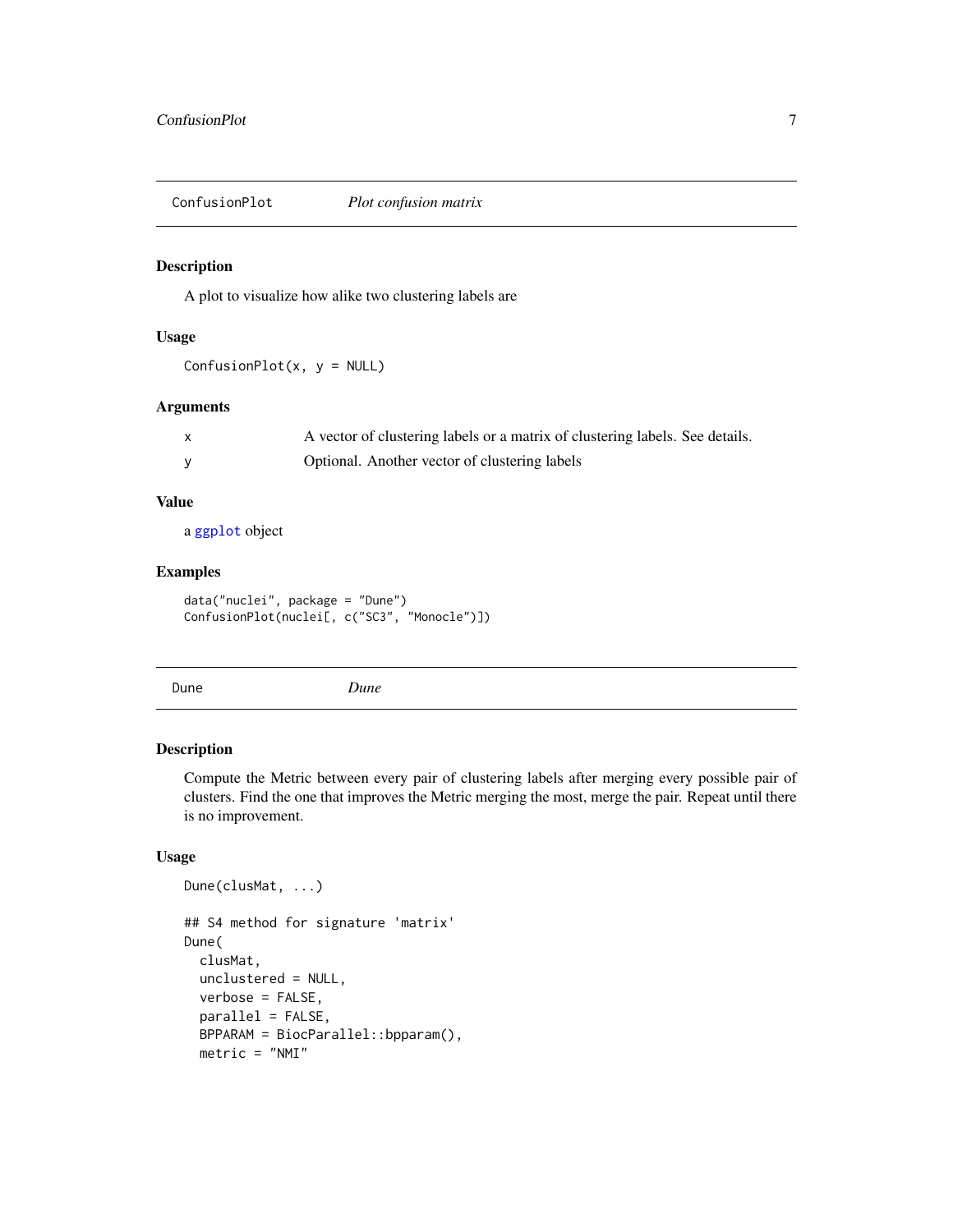#### 8 Dune

```
## S4 method for signature 'data.frame'
Dune(
  clusMat,
 unclustered = NULL,
 verbose = FALSE,
 parallel = FALSE,
 BPPARAM = BiocParallel::bpparam(),
 metric = "NMI"
\mathcal{L}## S4 method for signature 'SummarizedExperiment'
Dune(
 clusMat,
  cluster_columns,
  unclustered = NULL,
  verbose = FALSE,
 parallel = FALSE,
 BPPARAM = BiocParallel::bpparam(),
 metric = "NMI"
\mathcal{L}
```
#### Arguments

| clusMat         | the matrix of samples by clustering labels.                                                                                                                                        |
|-----------------|------------------------------------------------------------------------------------------------------------------------------------------------------------------------------------|
| $\ddots$        | parameters including:                                                                                                                                                              |
| unclustered     | The value assigned to unclustered cells. Default to NULL                                                                                                                           |
| verbose         | Whether or not the print cluster merging as it happens.                                                                                                                            |
| parallel        | Logical, defaults to FALSE. Set to TRUE if you want to parallellize the fitting.                                                                                                   |
| <b>BPPARAM</b>  | object of class begame class that specifies the back-end to be used for compu-<br>tations. See bpparam in BiocParallel package for details. Won't be used if<br>parallel is FALSE. |
| metric          | The metric that is tracked to decide which clusters to merge. For now, either<br>ARI and NMI are accepted. Default to NMI. See details.                                            |
| cluster_columns |                                                                                                                                                                                    |
|                 | if clusMat is a Summarized Experiment, then this defines the columns of coldata<br>that are outputs from a clustering algorithm.                                                   |

#### Details

The Dune algorithm merges pairs of clusters in order to improve the mean adjusted Rand Index or the mean normalized mutual information with other clustering labels. It returns a list with five components.: #'

- initialMat: The initial matrix of cluster labels
- currentMat: The final matrix of cluster labels

<span id="page-7-0"></span>

 $\mathcal{L}$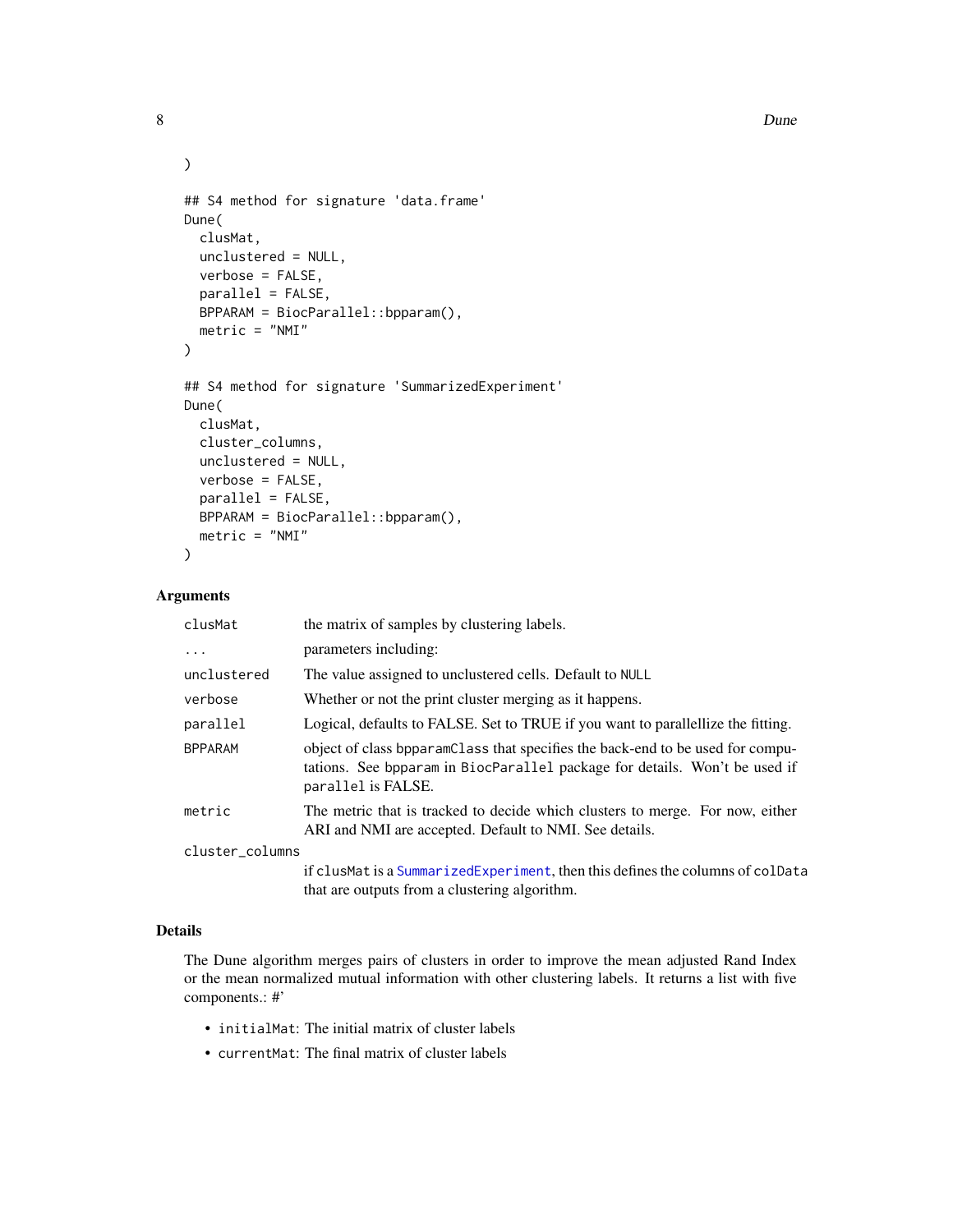### <span id="page-8-0"></span>functionTracking 9

- merges: The step-by-step detail of the merges, recapitulating which clusters where merged in which cluster label
- impMetric: How much each merge improved the mean Metric between the cluster label that has been merged and the other cluster labels.
- metric: The metric that was used to find the merges.

#### Value

A list with four components: the initial matrix of clustering labels, the final matrix of clustering labels, the merge info matrix and the Metric improvement vector.

#### See Also

clusterConversion ARIImp

#### Examples

```
data("clusMat", package = "Dune")
merger <- Dune(clusMat = clusMat)
# clusters 11 to 14 from cluster label 5 and 3 are subset of cluster 2 from
# other cluster labels. Designing cluster 2 as unclustered therefore means we
# do fewer merges.
merger2 <- Dune(clusMat = clusMat, unclustered = 2)
merger$merges
merger2$merges
```
functionTracking *Track the evolution of a function along merging*

#### Description

For a given ARI merging, compute the evolution on the function f

#### Usage

```
functionTracking(merger, f, p = 1, n_steps = NULL, ...)
```

| merger       | the result from having run Dune on the dataset                                                                                                                           |
|--------------|--------------------------------------------------------------------------------------------------------------------------------------------------------------------------|
| $\mathbf{f}$ | the function used. It must takes as input a clustering matrix and return a value                                                                                         |
| p            | A value between 0 and 1. We stop when the metric used for merging has im-<br>proved by p of the final total improvement. Default to 1 (i.e running the full<br>merging). |
| n_steps      | Alternatively, you can specify the number of merging steps to do before stop-<br>ping.                                                                                   |
|              | additional arguments passed to f                                                                                                                                         |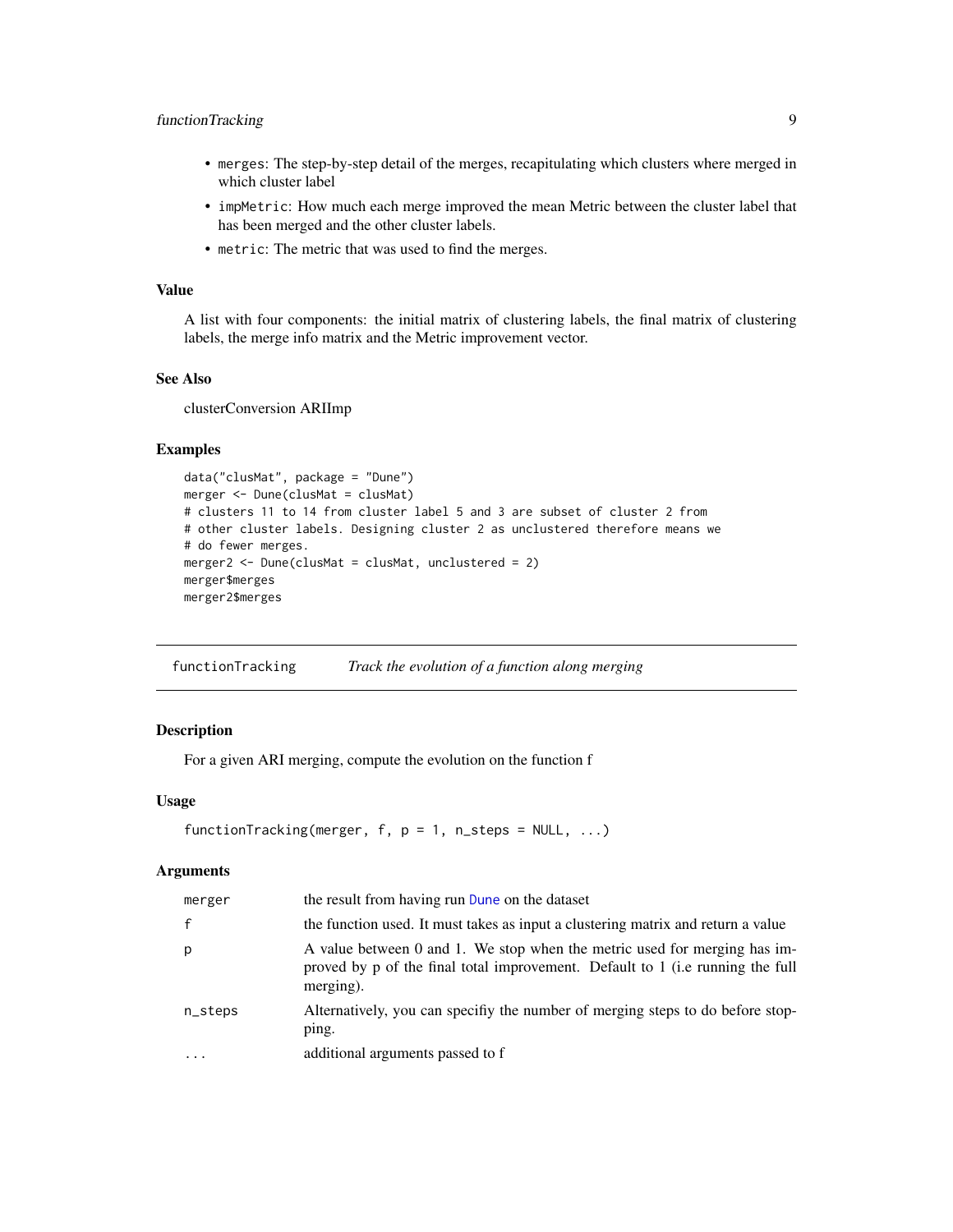#### Value

a vector of length the number of merges

#### Examples

```
# Return the number of clusters for the fourth cluster label
data("clusMat", package = "Dune")
merger <- Dune(clusMat = clusMat)
f <- function(clusMat, i) dplyr::n_distinct(clusMat[, i])
functionTracking(merger, f, i = 4)
```

| intermediateMat | Find the clustering matrix that we would get if we stopped the ARI |
|-----------------|--------------------------------------------------------------------|
|                 | <i>merging early</i>                                               |

# Description

Find the clustering matrix that we would get if we stopped the ARI merging early

#### Usage

```
intermediateMat(merger, p = 1, average_n = NULL, n_steps = NULL)
```
#### Arguments

| merger    | the result from having run Dune on the dataset                                                                                                                           |
|-----------|--------------------------------------------------------------------------------------------------------------------------------------------------------------------------|
| p         | A value between 0 and 1. We stop when the metric used for merging has im-<br>proved by p of the final total improvement. Default to 1 (i.e running the full<br>merging). |
| average_n | Alternatively, you can specify the average number of clusters you want to have.                                                                                          |
| n_steps   | Finally, you can specify the number of merging steps to do before stopping.                                                                                              |

#### Details

If more than one of p,average\_n and n\_steps is specified, then the order of preference is n\_steps, then average\_n then p.

#### Value

A data.frame with the same dimensions as the currentMat of the merger argument, plus one column with cell names, related to the rownames of the original input

```
data("clusMat", package = "Dune")
merger <- Dune(clusMat = clusMat)
head(intermediateMat(merger, n_steps = 1))
```
<span id="page-9-0"></span>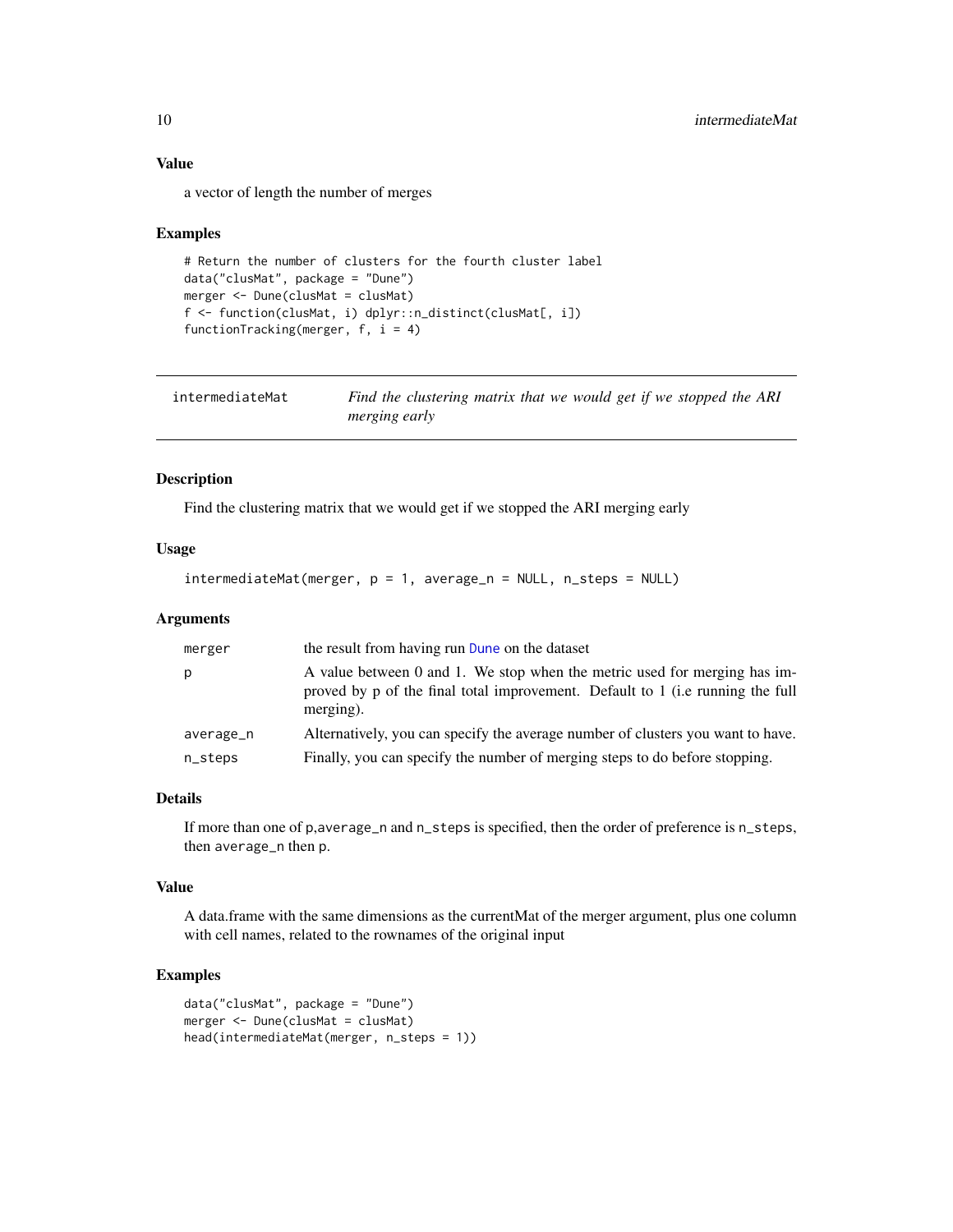<span id="page-10-0"></span>

Compute the NMI improvement over the NMI merging procedure

# Usage

```
NMIImp(merger, unclustered = NULL)
```
# Arguments

| merger      | the result from having run Dune on the dataset           |
|-------------|----------------------------------------------------------|
| unclustered | The value assigned to unclustered cells. Default to NULL |

#### Value

a vector with the mean NMI between methods at each merge

# See Also

NMItrend

#### Examples

```
data("clusMat", package = "Dune")
merger <- Dune(clusMat = clusMat)
plot(0:nrow(merger$merges), NMIImp(merger))
```
NMIs *NMI Matrix*

# Description

NMI Matrix

# Usage

```
NMIs(clusMat, unclustered = NULL)
```

| clusMat     | The clustering matrix with a row per cell and a column per clustering label type |
|-------------|----------------------------------------------------------------------------------|
| unclustered | The value assigned to unclustered cells. Default to NULL                         |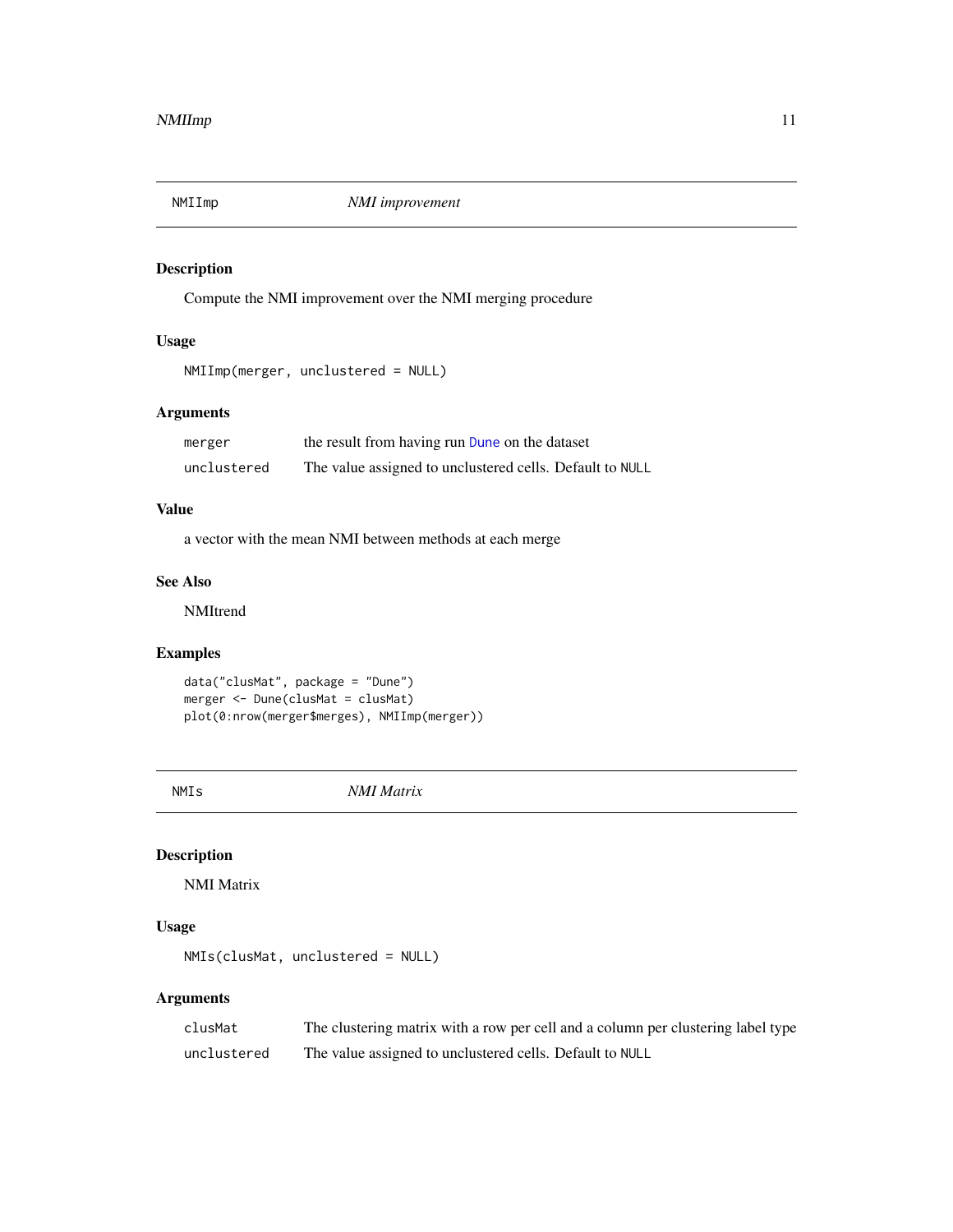# Details

In the NMI matrix where each cell i,j is the normalized mutual information between columns i and j of the original clusMat. If unclustered is not NULL, the cells which have been assigned to the unclustered cluster will not be counted towards computing the NMI.

# Value

The NMI matrix

# Examples

```
data("clusMat", package = "Dune")
NMIs(clusMat)
```
#### NMItrend *NMI improvement plot*

# Description

A plot to see how NMI improves over merging

#### Usage

```
NMItrend(merger, unclustered = NULL)
```
# Arguments

| merger      | the result from having run Dune on the dataset           |
|-------------|----------------------------------------------------------|
| unclustered | The value assigned to unclustered cells. Default to NULL |

# Value

```
a ggplot object
```

```
data("clusMat", package = "Dune")
merger <- Dune(clusMat = clusMat)
NMItrend(merger)
```
<span id="page-11-0"></span>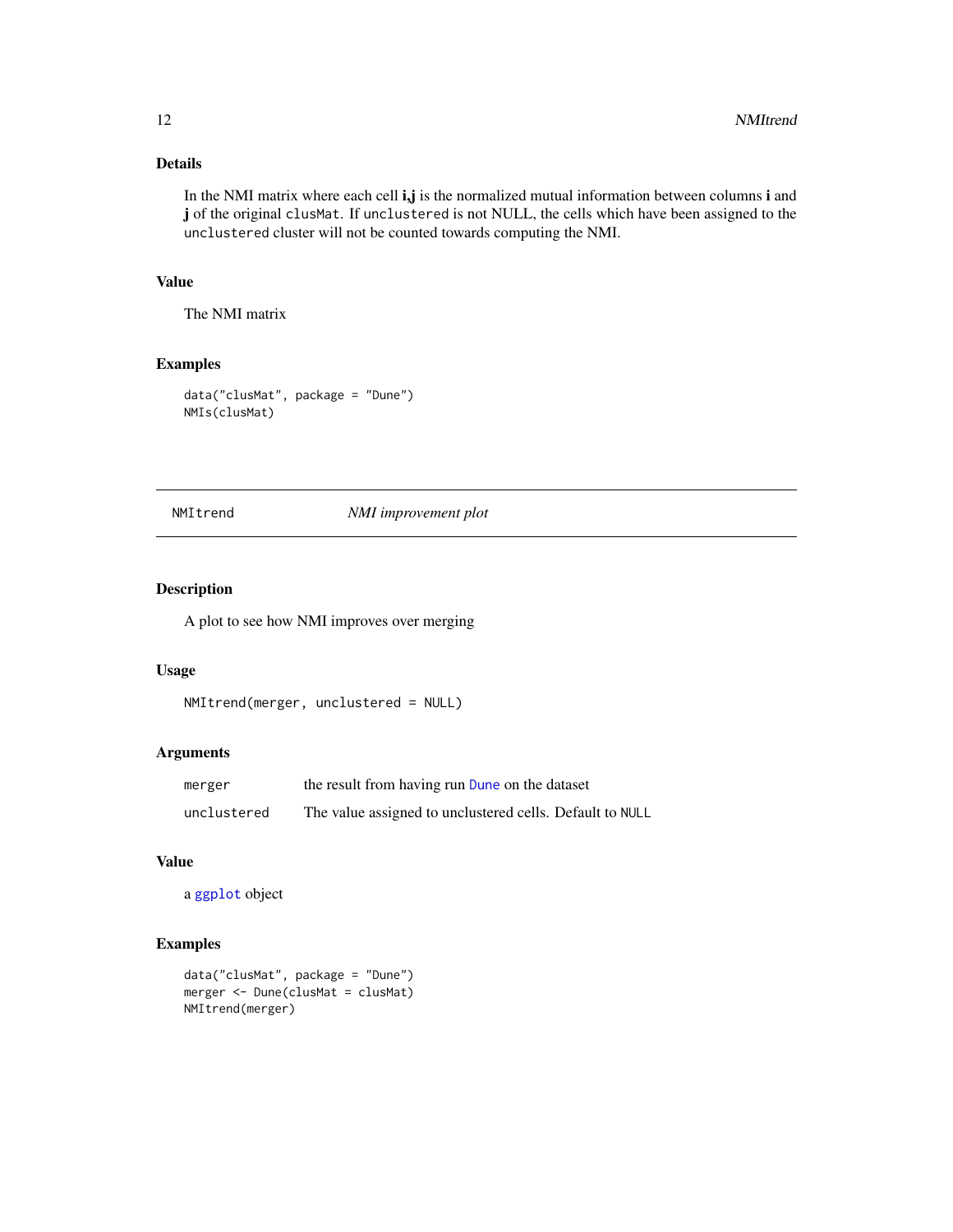<span id="page-12-0"></span>

Cluster labels for a subset of the allen Smart-Seq nuclei dataset

#### Usage

nuclei

#### Format

An object of class data. frame with 1744 rows and 7 columns.

#### Details

This matrix of clusters was obtained by running 3 clustering algorithms on a brain snRNA-Seq dataset from Tasic et .al (https://doi.org/10.1038/s41586-018-0654-5). This dataset was then subsetted to the GABAergic neurons. Code to reproduce all this can be found in the github repository from the Dune paper (https://github.com/HectorRDB/Dune\_Paper).

plotARIs *Plot an heatmap of the ARI matrix*

## Description

We can compute the ARI between pairs of cluster labels. This function plots a matrix where a cell is the adjusted Rand Index between cluster label of row i and cluster label of column j.

#### Usage

```
plotARIs(clusMat, unclustered = NULL, values = TRUE, numericalLabels = FALSE)
```
# Arguments

| clusMat         | The clustering matrix with a row per cell and a column per clustering label type |  |
|-----------------|----------------------------------------------------------------------------------|--|
| unclustered     | The value assigned to unclustered cells. Default to NULL                         |  |
| values          | Whether to also display the ARI values. Default to TRUE.                         |  |
| numericalLabels |                                                                                  |  |
|                 | Whathar labels are numerical volume. Default to EAI CE                           |  |

Whether labels are numerical values. Default to FALSE.

# Value

a [ggplot](#page-0-0) object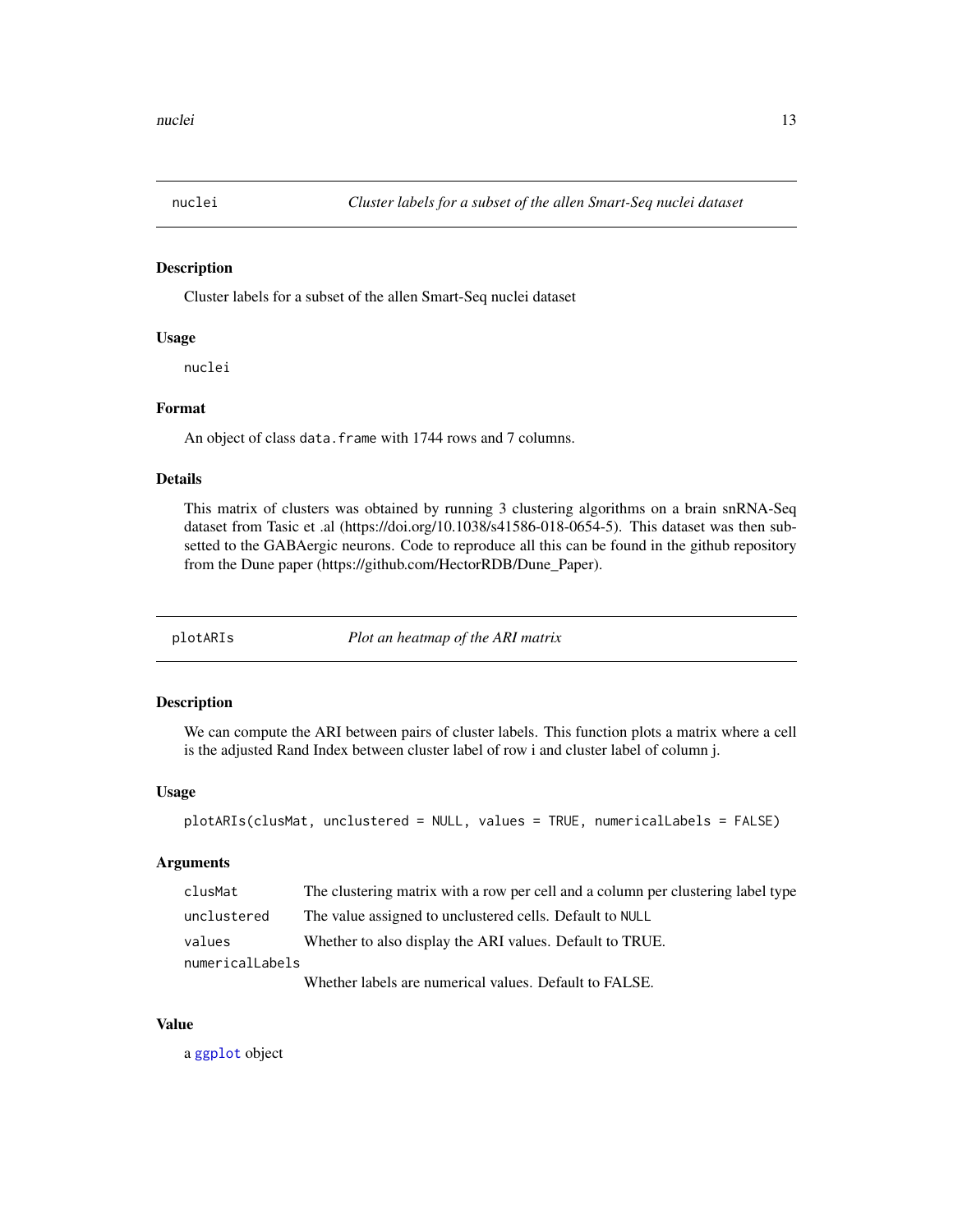### Examples

```
data("clusMat", package = "Dune")
merger <- Dune(clusMat = clusMat)
plotARIs(merger$initialMat)
plotARIs(merger$currentMat)
```
plotNMIs *Plot an heatmap of the NMI matrix*

#### Description

We can compute the NMI between pairs of cluster labels. This function plots a matrix where a cell is the Normalized Mutual Information between cluster label of row i and cluster label of column j.

## Usage

```
plotNMIs(clusMat, unclustered = NULL, values = TRUE, numericalLabels = FALSE)
```
#### Arguments

| clusMat         | The clustering matrix with a row per cell and a column per clustering label type |  |
|-----------------|----------------------------------------------------------------------------------|--|
| unclustered     | The value assigned to unclustered cells. Default to NULL                         |  |
| values          | Whether to also display the ARI values. Default to TRUE.                         |  |
| numericalLabels |                                                                                  |  |
|                 | Whether labels are numerical values. Default to FALSE.                           |  |

#### Value

a [ggplot](#page-0-0) object

```
data("clusMat", package = "Dune")
merger <- Dune(clusMat = clusMat, metric = "NMI")
plotNMIs(merger$initialMat)
plotNMIs(merger$currentMat)
```
<span id="page-13-0"></span>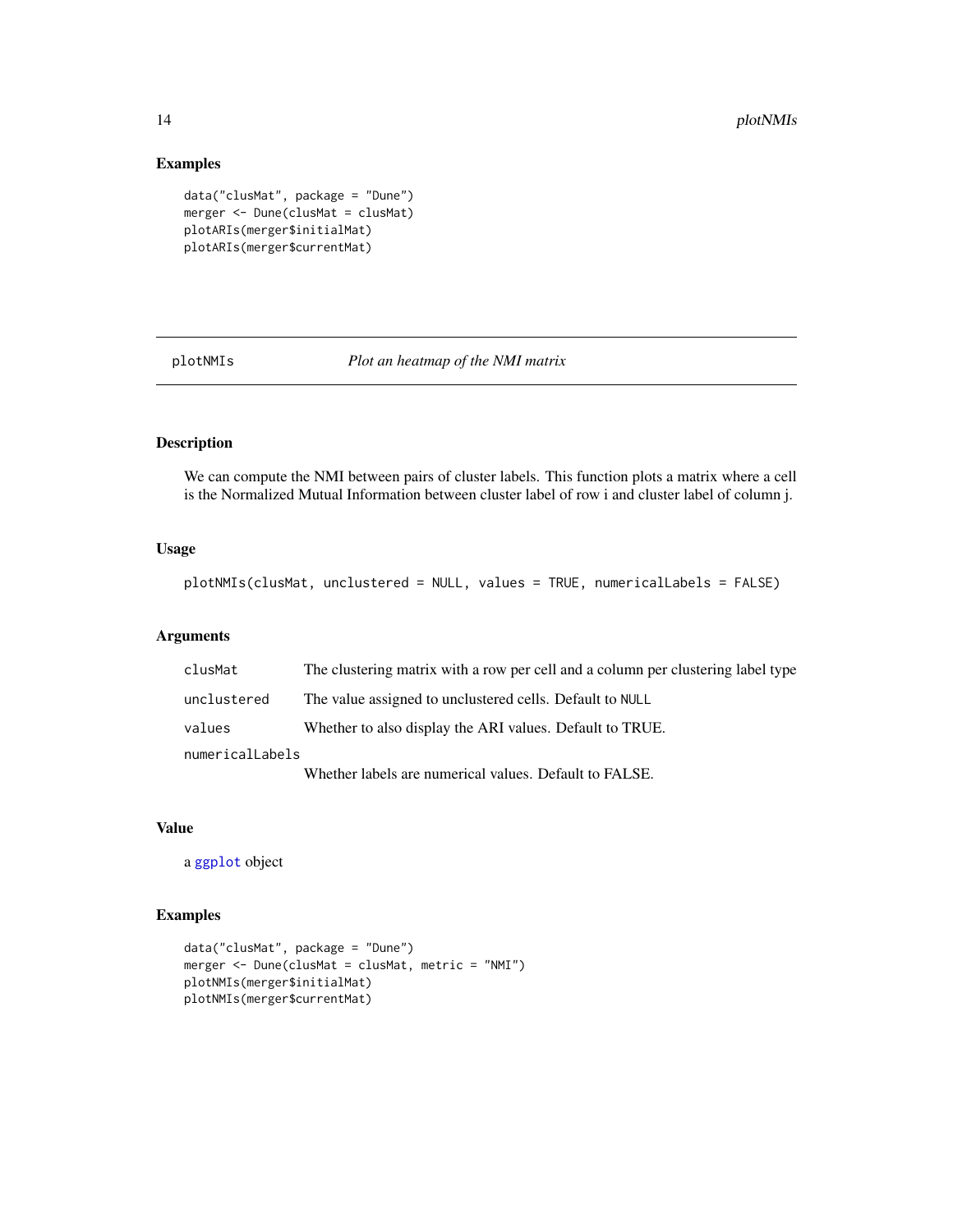<span id="page-14-0"></span>

Plot the reduction in cluster size for an ARI merging with Dune

#### Usage

```
plotPrePost(merger)
```
# Arguments

merger The output from an ARI merging, by calling [Dune](#page-6-1)

# Value

a [ggplot](#page-0-0) object #' @importFrom dplyr mutate

# Examples

data("clusMat", package = "Dune") merger <- Dune(clusMat = clusMat) plotPrePost(merger)

whenToStop *When to Stop*

# Description

When to Stop

# Usage

```
whenToStop(merger, p = 1, average_n = NULL)
```

| merger    | the result from having run Dune on the dataset                                                                                                                           |
|-----------|--------------------------------------------------------------------------------------------------------------------------------------------------------------------------|
| p         | A value between 0 and 1. We stop when the metric used for merging has im-<br>proved by p of the final total improvement. Default to 1 (i.e running the full<br>merging). |
| average_n | Alternatively, you can specify the average number of clusters you want to have.                                                                                          |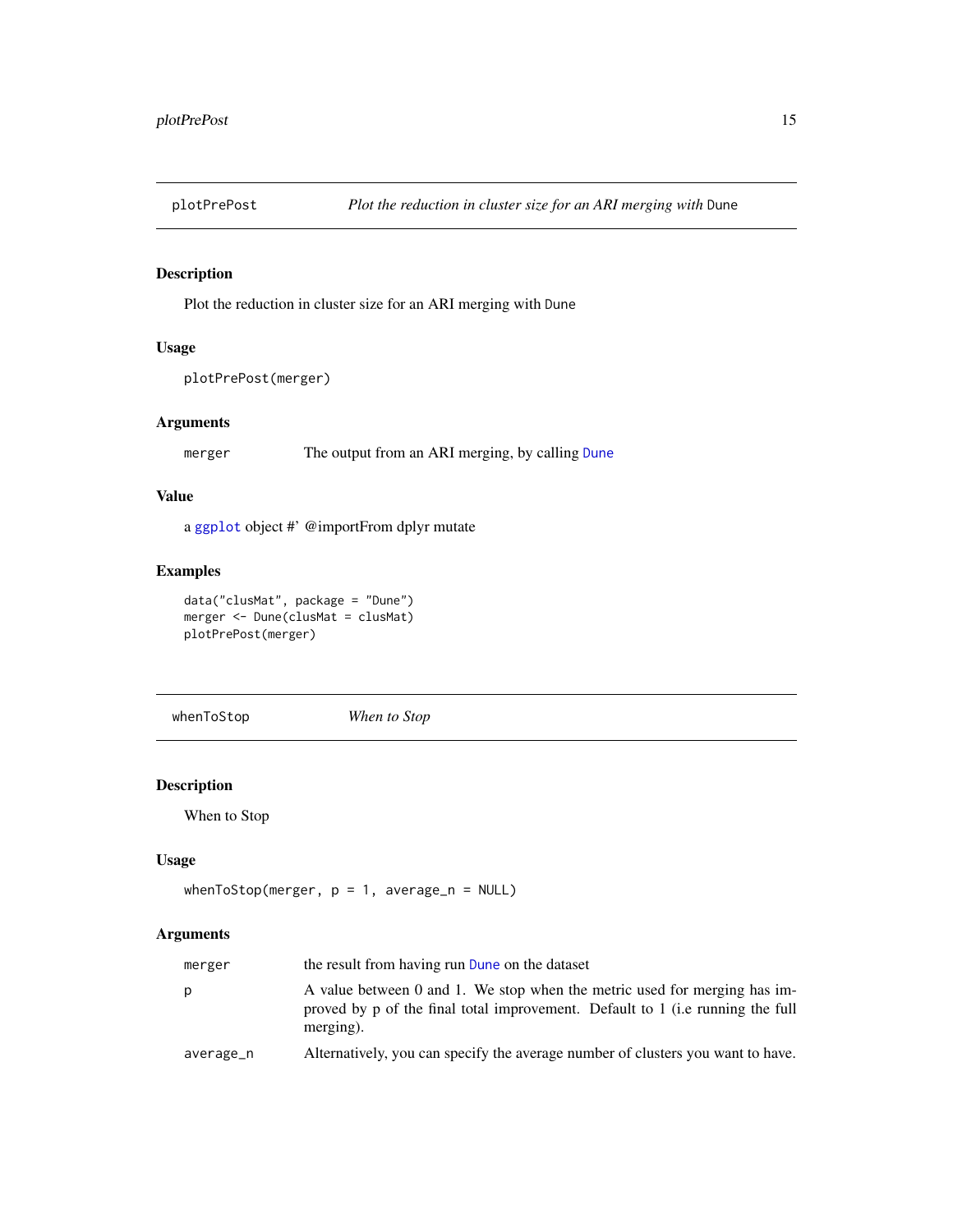# <span id="page-15-0"></span>Details

The [Dune](#page-6-1) process improves the metric. This return the first merging step after which the metric has been improved by p of the total. Setting  $p = 1$  just return the number of merges.

# Value

An integer giving the step where to stop.

```
data("clusMat", package = "Dune")
merger <- Dune(clusMat = clusMat)
whenToStop(merger, p = .5)
```